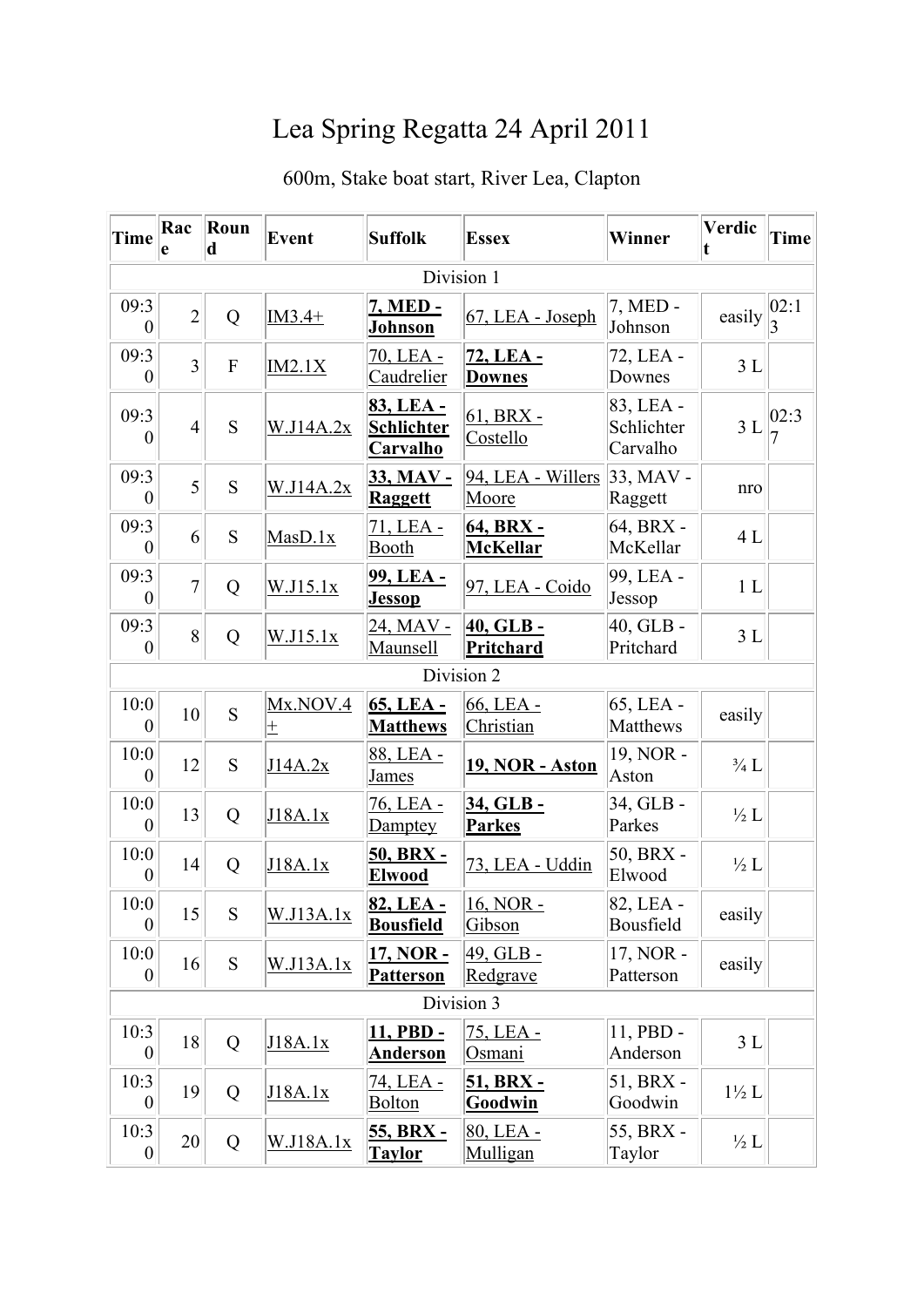| 10:3<br>0                | 21 | Q                         | W.J18A.1x        | 81, LEA -<br><b>Ruffell</b>                             | 47, GLB -<br><u>Turner</u>            | 47, GLB-<br>Turner      | 3L              |  |
|--------------------------|----|---------------------------|------------------|---------------------------------------------------------|---------------------------------------|-------------------------|-----------------|--|
| 10:3<br>$\theta$         | 22 | S                         | W.J14A.1x        | 31, MAV -<br><b>McConchi</b><br>$\overline{\mathbf{e}}$ | 22, NOR -<br>Patterson                | 31, MAV -<br>McConchie  | easily          |  |
|                          |    |                           |                  | Division 4                                              |                                       |                         |                 |  |
| 11:0<br>$\theta$         |    | S                         | W.J18A.2x        | <u> 101, BRX - 79, LEA - </u><br><b>McKellar</b>        | Mulligan                              | 101, BRX -<br>McKellar  | $\frac{1}{2}L$  |  |
| 11:0<br>$\overline{0}$   | 23 | S                         | <u>W.J14A.1x</u> | 32, MAV -<br><u>Terry</u>                               | 93, LEA - Booth                       | 93, LEA -<br>Booth      | easily          |  |
| 11:0<br>$\overline{0}$   | 25 | S                         | $IM3.4+$         | <u>7, MED -</u><br><b>Johnson</b>                       | <u>57, BRX - </u><br>Crowley          | 7, MED -<br>Johnson     | $1\frac{1}{2}L$ |  |
| 11:0<br>$\overline{0}$   | 26 | S                         | $IM3.4+$         | 8, MED -<br><b>Atkins</b>                               | 68, LEA -<br>Humphries                | 8, MED -<br>Atkins      | 4L              |  |
| 11:0<br>$\overline{0}$   | 27 | $\boldsymbol{\mathrm{F}}$ | IM3.1X           | $4, CAM -$<br>Tollett                                   | <u>69, LEA -</u><br><b>Caudrelier</b> | 69, LEA -<br>Caudrelier | 3L              |  |
| 11:0<br>$\theta$         | 28 | S                         | J18A.2x          | 53, BRX -<br>Stride                                     | 77, LEA - Uddin                       | 77, LEA -<br>Uddin      | $\frac{3}{4}$ L |  |
| 11:0<br>$\overline{0}$   | 29 | Q                         | J15A.1x          | 27, MAV -<br>Porter                                     | 89, LEA -<br><u>Johnson</u>           | 89, LEA -<br>Johnson    | easily          |  |
| 11:0<br>$\boldsymbol{0}$ | 30 | Q                         | J15A.1x          | <u>26, MAV -</u><br><u>Harris</u>                       | 63, BRX - Carter                      | 26, MAV -<br>Harris     | 3L              |  |
| 11:0<br>$\overline{0}$   | 31 | Q                         | J13A.1x          | <u>15, NOR -</u><br><u>Ellis</u>                        | 84, LEA -<br>Steeley[scratched        | 15, NOR -<br>Ellis      | ro              |  |
|                          |    |                           |                  | Division 5                                              |                                       |                         |                 |  |
| 11:3<br>$\boldsymbol{0}$ | 34 | S                         | J18A.2x          | 78, LEA -<br>Damptey                                    | 52, BRX -<br><b>Goodwin</b>           | 52, BRX -<br>Goodwin    | easily          |  |
| 11:3<br>0                | 35 | S                         | J16A.1x          | <u>90, LEA - </u><br><b>Connell</b>                     | 35, GLB - French                      | 90, LEA -<br>Connell    | $2f$ t          |  |
| 11:3<br>$\theta$         | 36 | S                         | W.J15A.2x        | 45, GLB -<br>Clark-<br>McGhee                           | 41, GLB - Dwyer                       | $41,$ GLB -<br>Dwyer    | easily          |  |
| Division 6               |    |                           |                  |                                                         |                                       |                         |                 |  |
| 12:0<br>$\theta$         | 38 | S                         | J15A.1x          | 89, LEA -<br><u>Johnson</u>                             | 9, RDO - Naveda                       | 9, RDO -<br>Naveda      | $\frac{1}{2}L$  |  |
| 12:0<br>0                | 39 | S                         | J15A.1x          | 26, MAV -<br><u>Harris</u>                              | 28, MAV -<br><b>Collins</b>           | 26, MAV -<br>Harris     | $\frac{1}{4}L$  |  |
| 12:0<br>$\overline{0}$   | 40 | S                         | <u>J13A.1x</u>   | 15, NOR -<br><b>Ellis</b>                               | <u>37, GLB -</u><br><u>French</u>     | 37, GLB -<br>French     | 4L              |  |
| 12:0<br>$\boldsymbol{0}$ | 41 | ${\bf S}$                 | J13A.1x          | <u> 18, NOR - </u><br><b>Candeland</b>                  | 85, LEA -<br><u>Mendel</u>            | 18, NOR -<br>Candeland  | easily          |  |
| 12:0                     | 42 | ${\bf S}$                 | W.J15.1x         | 99, LEA -                                               | 48, GLB - Clark-                      | 99, LEA -               | easily          |  |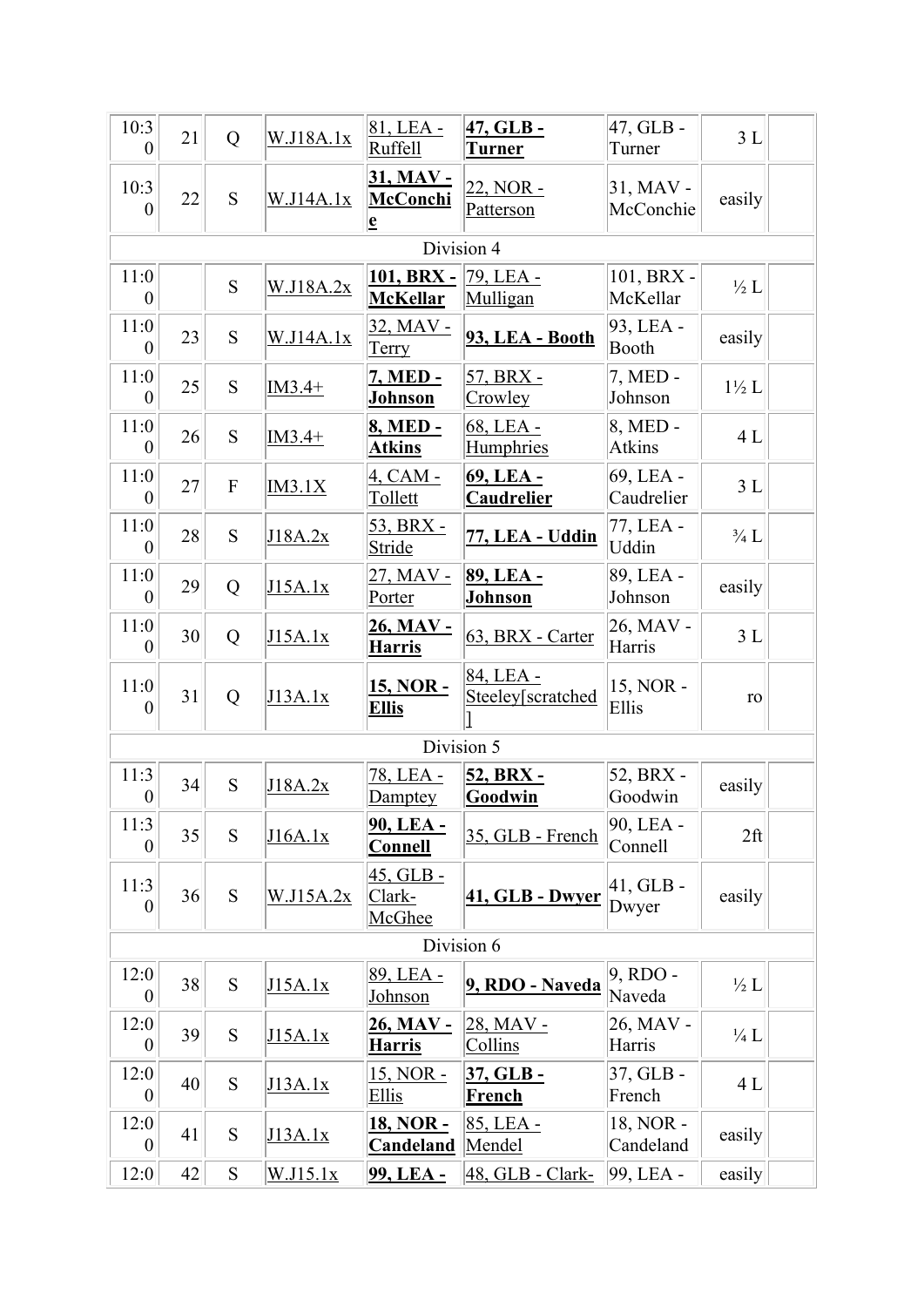| $\overline{0}$           |            |                           |                           | <b>Jessop</b>                                     | McGhee                              | Jessop                              |                 |  |  |
|--------------------------|------------|---------------------------|---------------------------|---------------------------------------------------|-------------------------------------|-------------------------------------|-----------------|--|--|
| 12:0<br>$\overline{0}$   | 43         | S                         | W.I15.1x                  | 98, LEA -<br>Johnson                              | 40, GLB -<br><b>Pritchard</b>       | 40, GLB -<br>Pritchard              | $\frac{1}{2}L$  |  |  |
|                          |            |                           |                           |                                                   | Division 7                          |                                     |                 |  |  |
| 14:0<br>$\overline{0}$   | 45         | S                         | J18A.1x                   | 34, GLB -<br>Parkes                               | 50, BRX -<br><b>Elwood</b>          | 50, BRX -<br>Elwood                 | $2\;{\rm L}$    |  |  |
| 14:0<br>$\overline{0}$   | 46         | S                         | J18A.1x                   | <u>11, PBD -</u><br><b>Anderson</b>               | 51, BRX -<br>Goodwin                | 11, PBD -<br>Anderson               | 2L              |  |  |
| 14:0<br>$\boldsymbol{0}$ | 47         | $\boldsymbol{\mathrm{F}}$ | J13A.1x                   | 37, GLB -<br>French                               | <u>18, NOR -</u><br>Candeland       | 18, NOR -<br>Candeland              | easily          |  |  |
| 14:0<br>$\overline{0}$   | 48         | S                         | W.J18A.1x                 | 2, BEB-<br>Craig                                  | 55, BRX - Taylor                    | $2, BEB -$<br>Craig                 | 3L              |  |  |
| 14:0<br>$\boldsymbol{0}$ | 49         | S                         | W.J18A.1x                 | $47, GLB -$<br>Turner                             | <u>54, BRX -</u><br><b>McKellar</b> | 54, BRX -<br>McKellar               | $\frac{1}{2}L$  |  |  |
| 14:0<br>$\boldsymbol{0}$ | 50         | $\overline{\mathrm{F}}$   | W.J14A.2x                 | 83, LEA -<br><b>Schlichter</b><br><b>Carvalho</b> | $33,$ MAV -<br>Raggett              | 83, LEA -<br>Schlichter<br>Carvalho | 3L              |  |  |
|                          | Division 8 |                           |                           |                                                   |                                     |                                     |                 |  |  |
| 14:3<br>$\overline{0}$   | 52         | $\boldsymbol{\mathrm{F}}$ | W.IM3.1X                  | 14, MED -<br><u>Heaton</u>                        | 102, NOR -<br>Gibson                | 14, MED -<br>Heaton                 | 1L              |  |  |
| 14:3<br>$\boldsymbol{0}$ | 53         | $\overline{F}$            | J16A.2x                   | 30, MAV -<br>Porter                               | 36, GLB -<br><b>French</b>          | 36, GLB -<br>French                 | $1\frac{1}{2}L$ |  |  |
| 14:3<br>$\overline{0}$   | 54         | $\mathbf F$               | J15A.2x                   | 29.<br><b>MAV/RD</b><br>O - Collins               | 56, BRX - Carter                    | 29,<br>MAV/RD<br>O - Collins        | 2L              |  |  |
| 14:3<br>$\boldsymbol{0}$ | 55         | $\boldsymbol{\mathrm{F}}$ | W.J18A.2x                 | 1, BEB-<br>Craig                                  | 101, BRX -<br>McKellar              | 1, BEB -<br>Craig                   | 3L              |  |  |
| 14:3<br>$\boldsymbol{0}$ | 56         | F                         | <u>W.J13A.1x</u>          | 82, LEA -<br><b>Bousfield</b>                     | 17, NOR -<br>Patterson              | 82, LEA -<br>Bousfield              | 3 L             |  |  |
| 14:3<br>$\overline{0}$   | 57         | $\boldsymbol{\mathrm{F}}$ | Ma s D.1x                 | 64, BRX -<br><b>McKellar</b>                      | 12, YAR -<br><u>Wynne</u>           | 64, BRX -<br>McKellar               | $3L$            |  |  |
| Division 9               |            |                           |                           |                                                   |                                     |                                     |                 |  |  |
| 15:0<br>$\overline{0}$   | 33         | S                         | J13.A.2x                  | 95, LEA -<br><b>Steley</b>                        | 20, NOR - White                     | 20, NOR -<br>White                  | easily          |  |  |
| 15:0<br>$\overline{0}$   | 60         | $\boldsymbol{\mathrm{F}}$ | J18A.2x                   | 77, LEA -<br><u>Uddin</u>                         | <u>52, BRX -</u><br>Goodwin         | 52, BRX -<br>Goodwin                | canvas          |  |  |
| 15:0<br>$\overline{0}$   | 61         | $\boldsymbol{\mathrm{F}}$ | J14A.2x                   | 96, LEA -<br>Skinner                              | <b>19, NOR - Aston</b>              | 19, NOR -<br>Aston                  | 1 <sup>ft</sup> |  |  |
| 15:0<br>$\overline{0}$   | 62         | $\boldsymbol{\mathrm{F}}$ | <u>W.J15A.4x</u><br>$\pm$ | 92, LEA                                           | <u>44, GLB -</u><br><b>Buckley</b>  | 44, GLB -<br>Buckley                | easily          |  |  |
| Division 10              |            |                           |                           |                                                   |                                     |                                     |                 |  |  |
| 15:3                     | 64         | $\boldsymbol{\mathrm{F}}$ | J16A.1x                   | 90, LEA -                                         | 10, PBD -                           | 10, PBD -                           | 2L              |  |  |